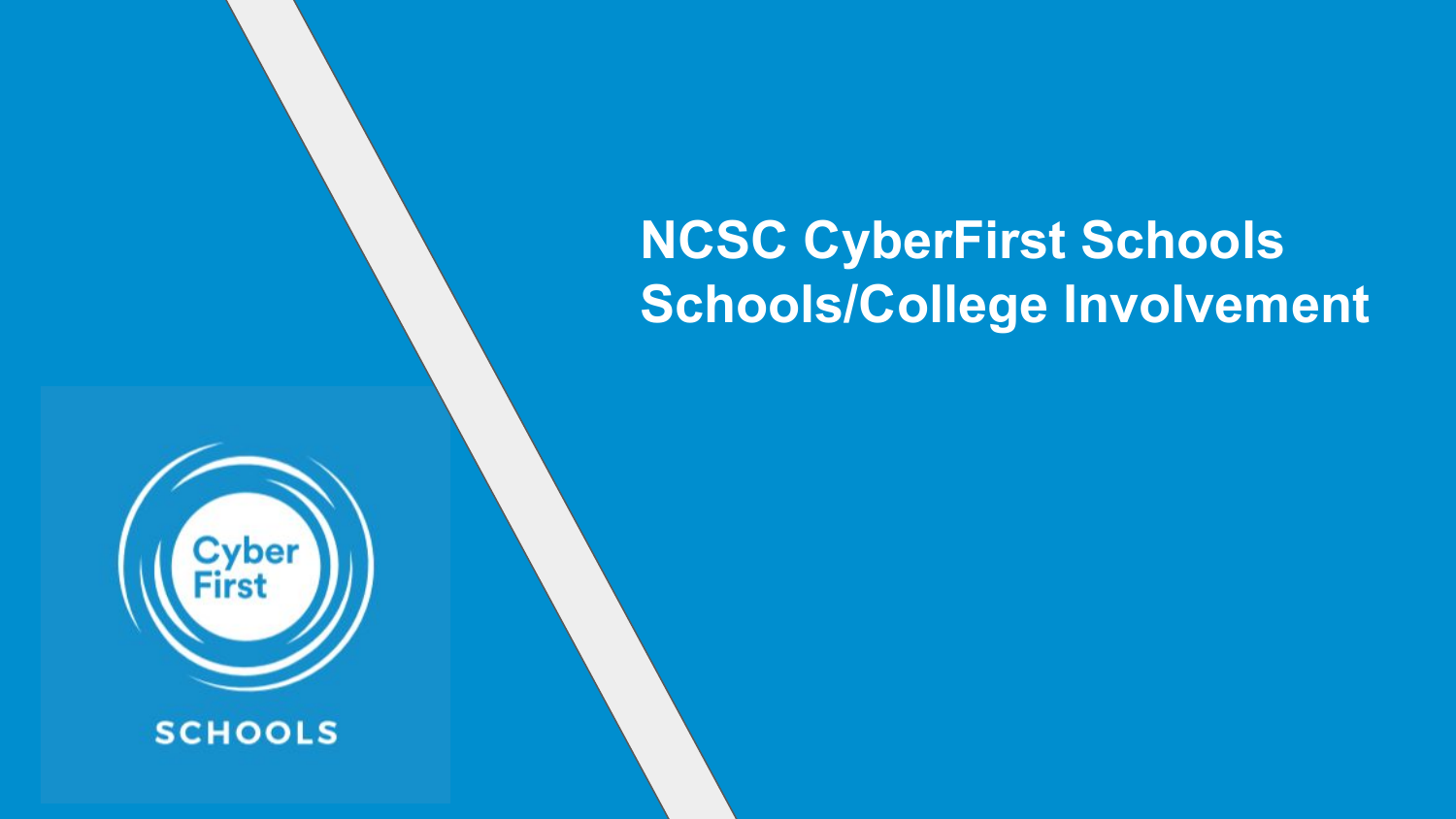## **Introducing CyberFirst Schools - Yorkshire**

**CyberFirst Schools is a programme looking to work closely with schools, teachers and the Cyber Industry to understand how to:**

- Encourage **more** students to take up computing in local schools.
- Encourage greater **diversity** in the students taking up computing.
- Encourage students to view cyber security as a possible **career choice**.
- **Develop** new content and resources for teachers to use.
- Encourage local **companies** with an interest in Computer Science and Cyber Security to become involved



#### **Yorkshire Roll Out February 2021**

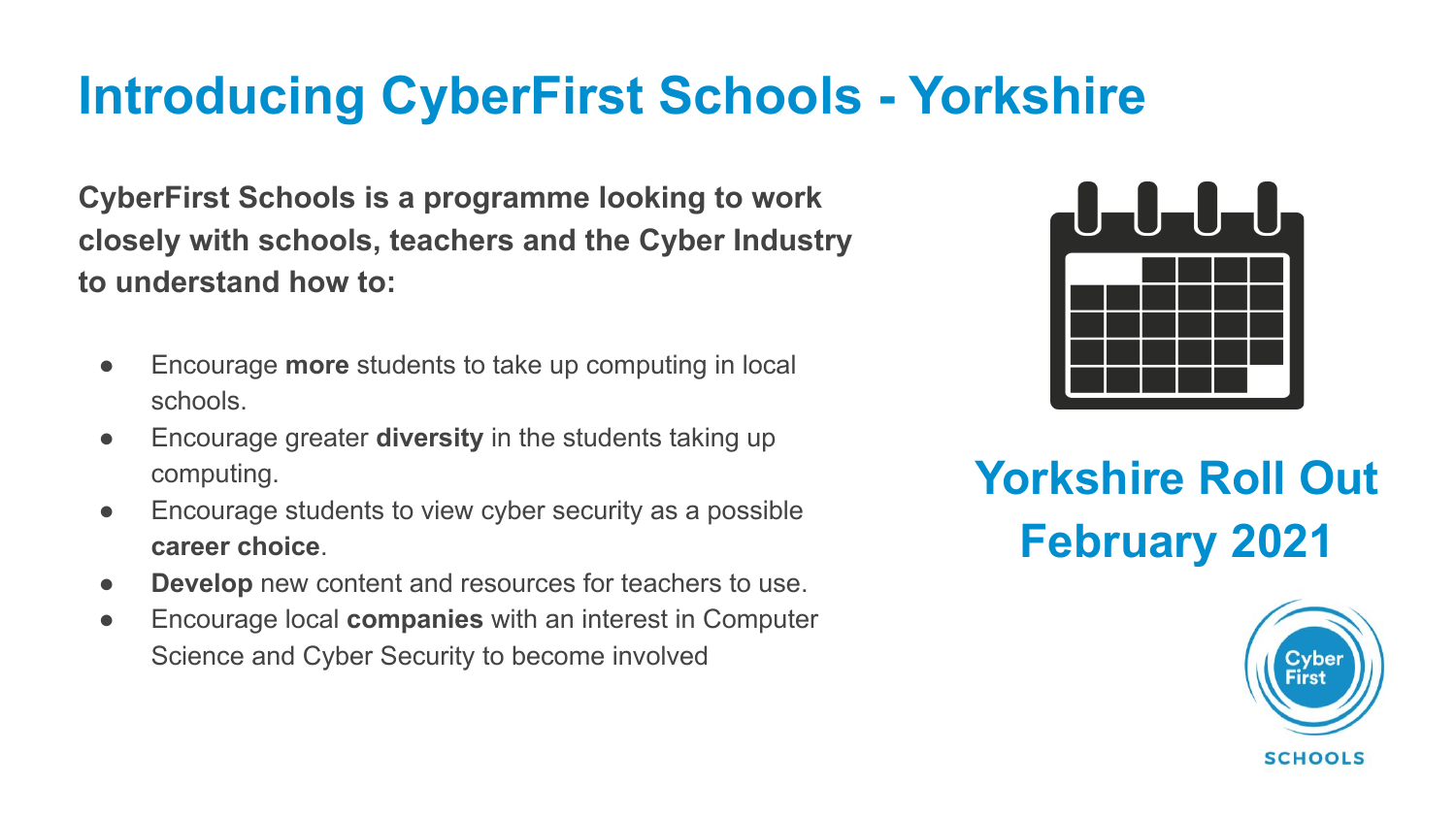# **EPQ Sponsorship Opportunity**

In supporting the CyberFirst School, the Yorkshire Cyber Security Cluster is wanting to support 25 students aged over 14 years to study a Part EPQ in Cybersecurity.

The YCSC is currently in the process of bringing in sponsorship from organisations within the Yorkshire region to fund this programme.

#### **Students will have access to:**

- An opportunity to study a Part EPQ in Cybersecurity
- 2x E-mentoring sessions from the organisations funding
- Work experience opportunities

**What do we need the schools to do?**

Please identify a student you feel would benefit from such an opportunity.

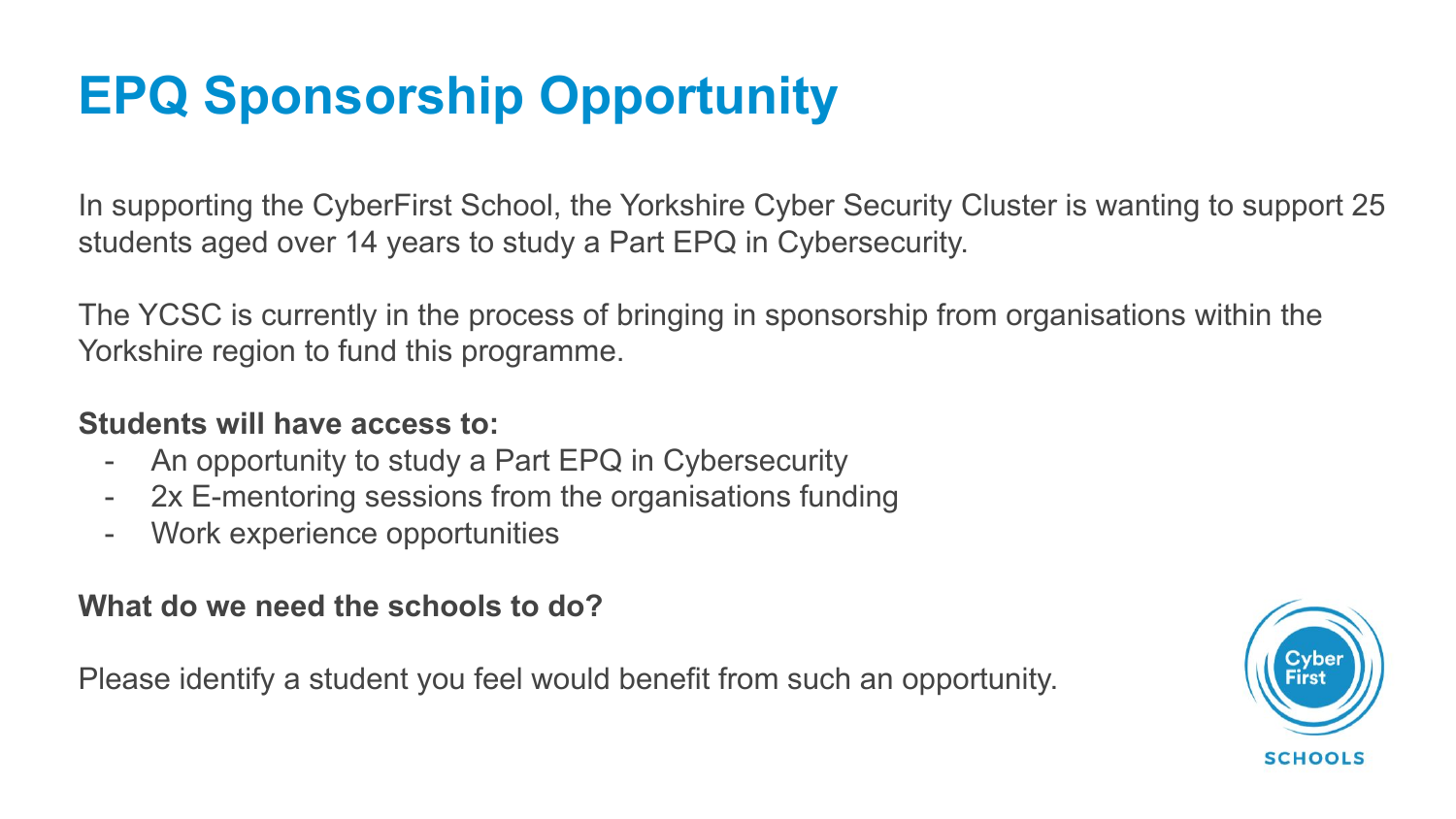## **Who are the NCSC?**

**Helping to make the UK the safest place to live and work online.**

We support the most critical organisations in the UK, the wider public sector, industry, SMEs as well as the general public. When incidents do occur, we provide effective incident response to minimise harm to the UK, help with recovery, and learn lessons for the future.



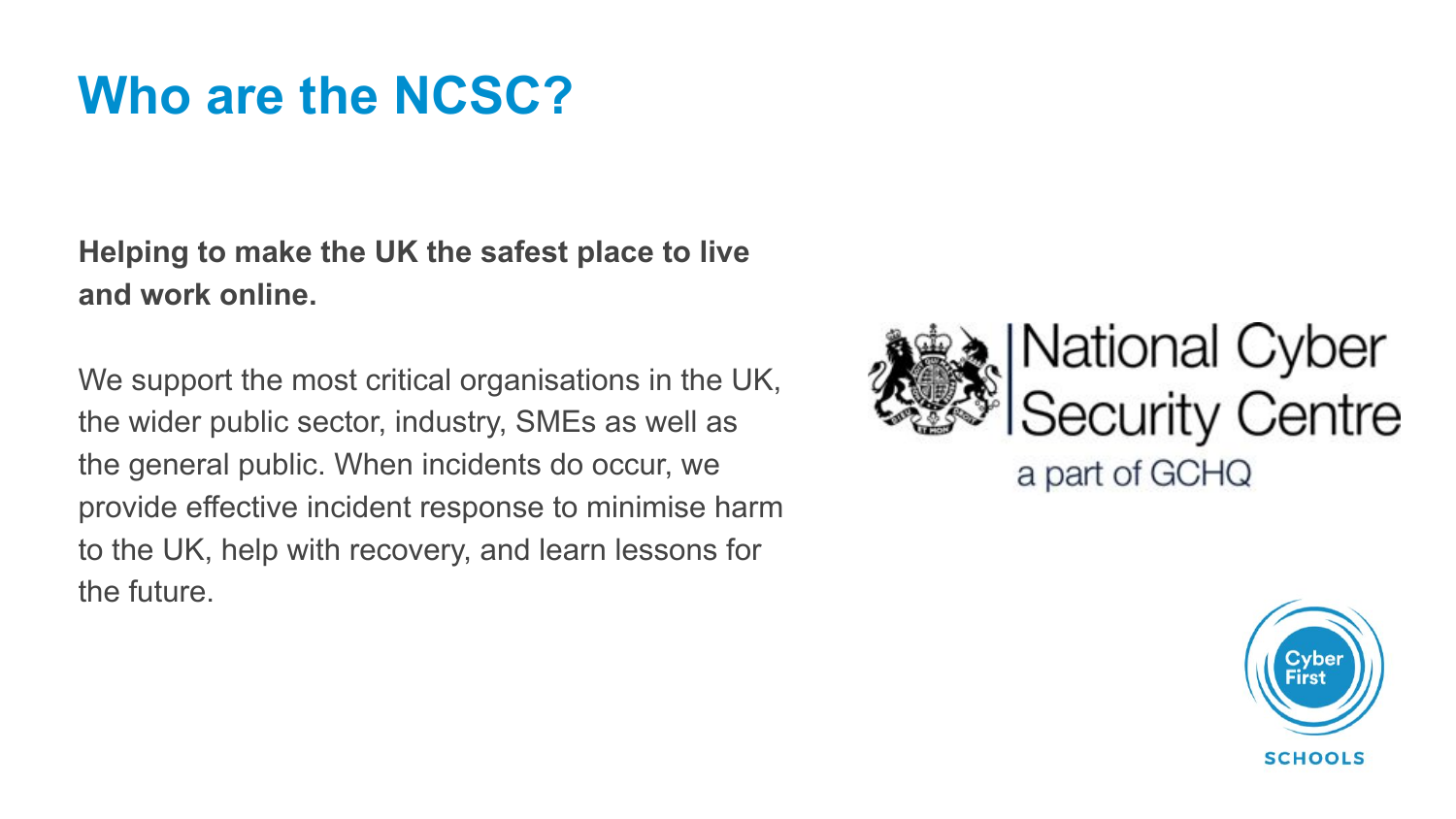### **Recognition for Schools**

**There are 3 Levels schools/colleges can apply for to be recognised by CyberFirst Schools:**

- **- Bronze**
- **- Silver**
- **- Gold**

From activities already completed within Cyber previous to CFS, plus activities completed through the CyberFirst Schools, schools will gain points towards each level.

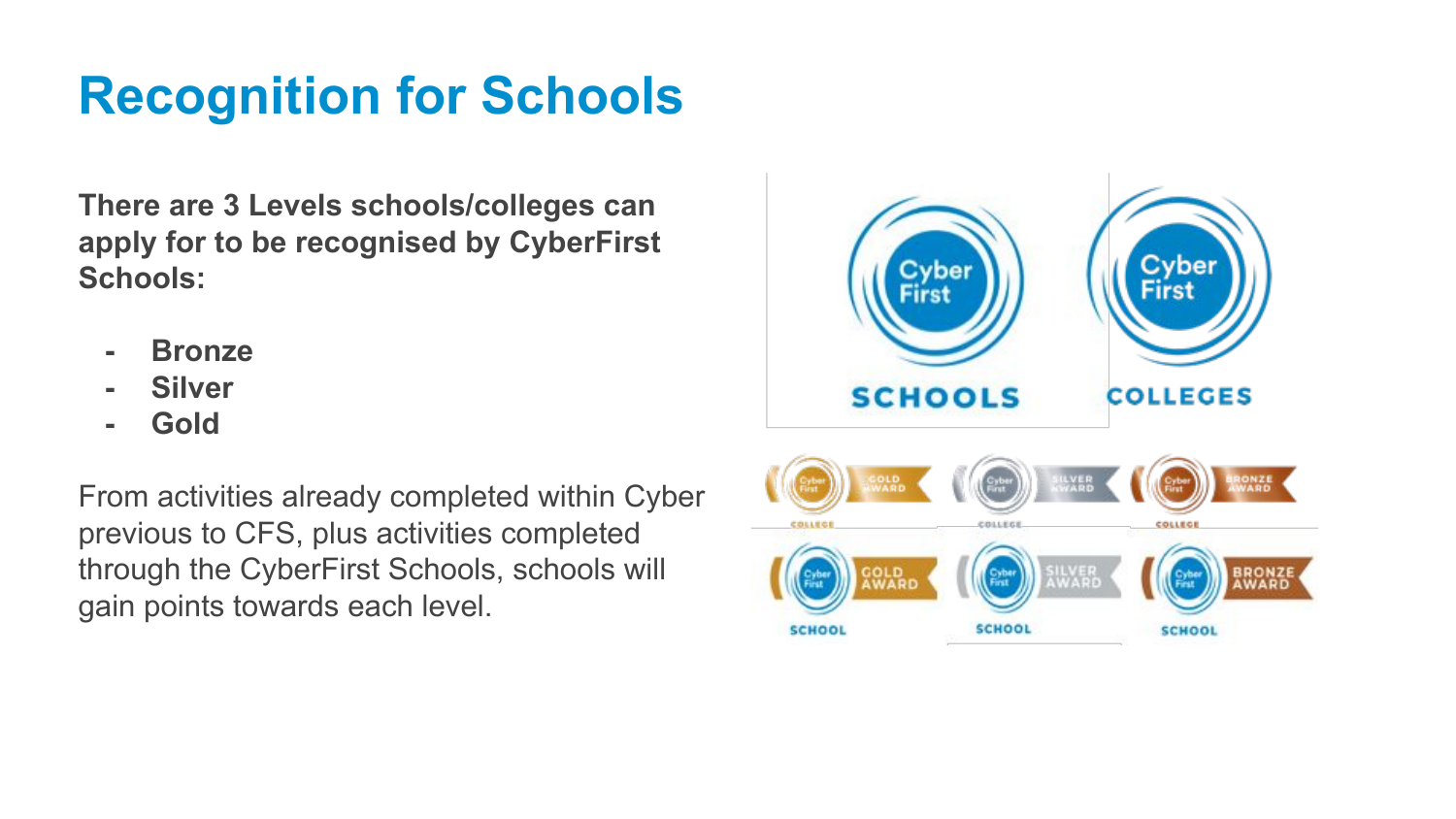#### **Benefits of CyberFirst Schools**



**SCHOOLS**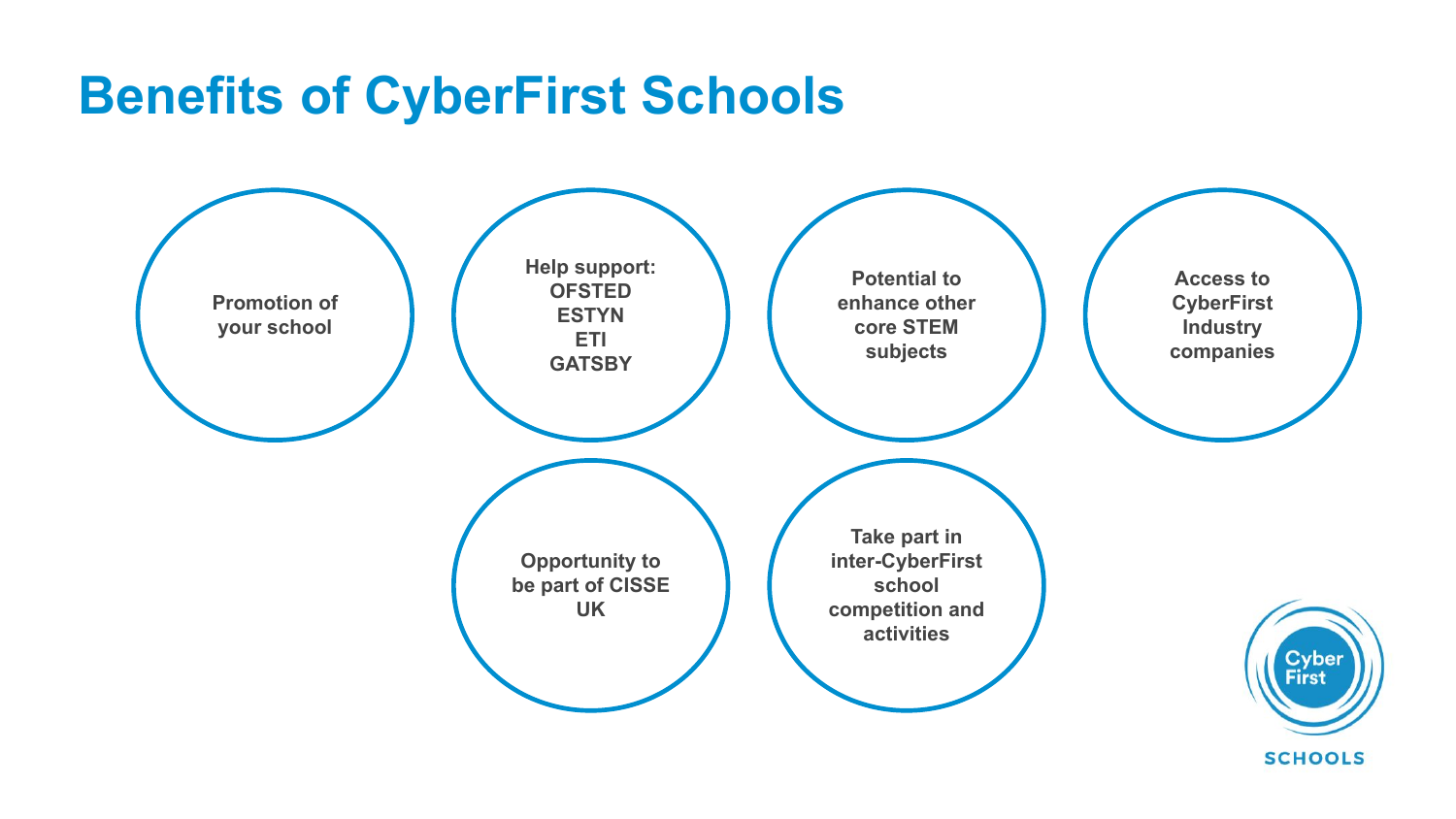# **Industry Support**

**The CyberFirst Schools pilot in Gloucestershire involved a range of support from industry:**

- Inspirational vlogs, hosting visits, guest speaking at schools/colleges and becoming role models to the students
- E-mentoring opportunities
- Work experience opportunities
- Cyber clubs (IoT, hacking, robotics, student led)
- Development of schools cyber curriculum
- Cyber activities (Themed cyber days, cyber events, cyber careers days)

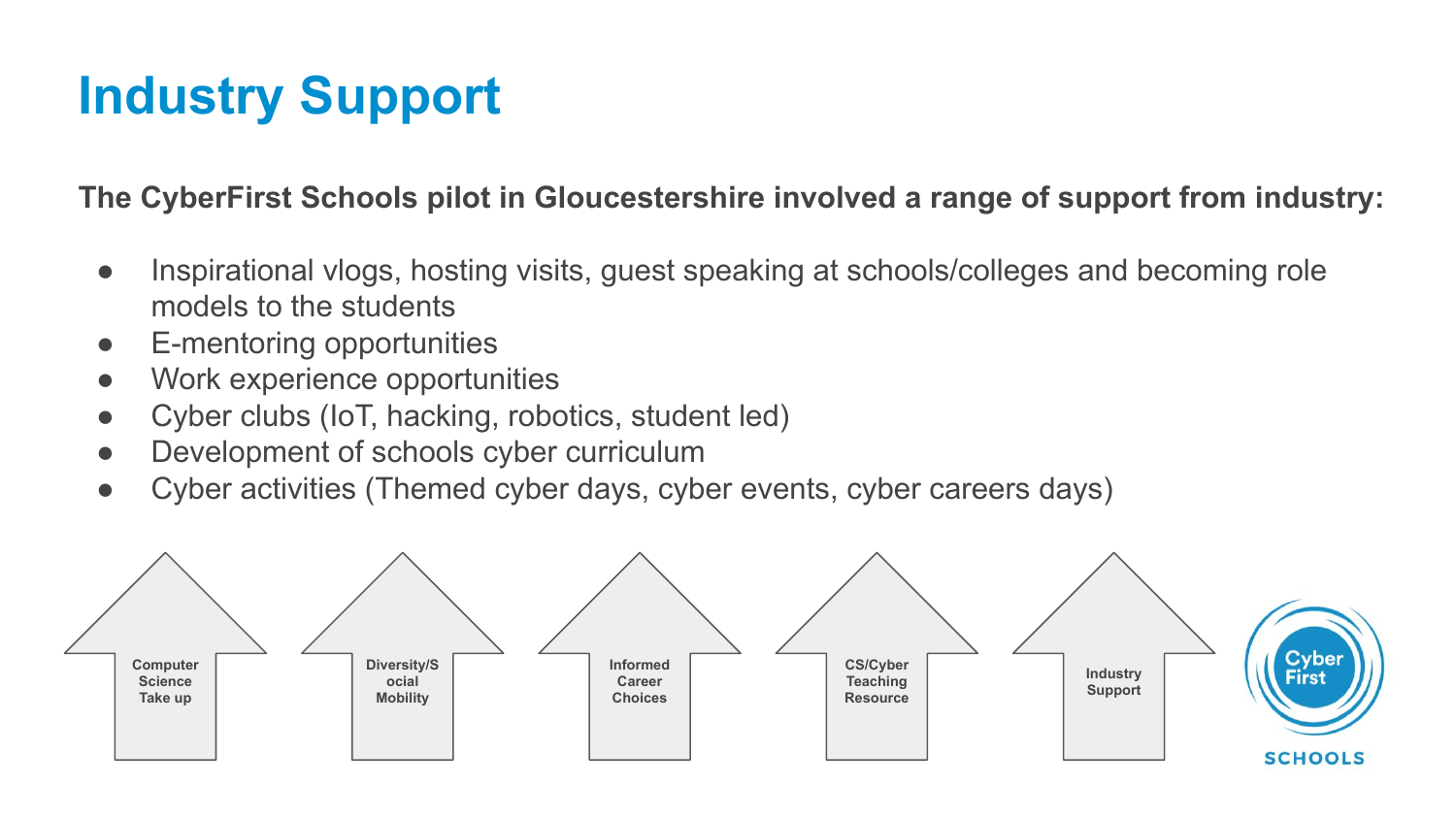

- **1. Contact your local CyberFirst ambassador to sign up your school**
- **2. Receive welcome pack including more details on the scheme**
- **3. Allocate a point of contact within the school**
- **4. Remain in contact with your Cyberfirst ambassador to discuss relationships with industry and begin planning activities**
- **5. Roll out of the scheme goes live in February!**
- **6. Track the cyber activities you do to gain points towards Bronze, Silver or Gold status**